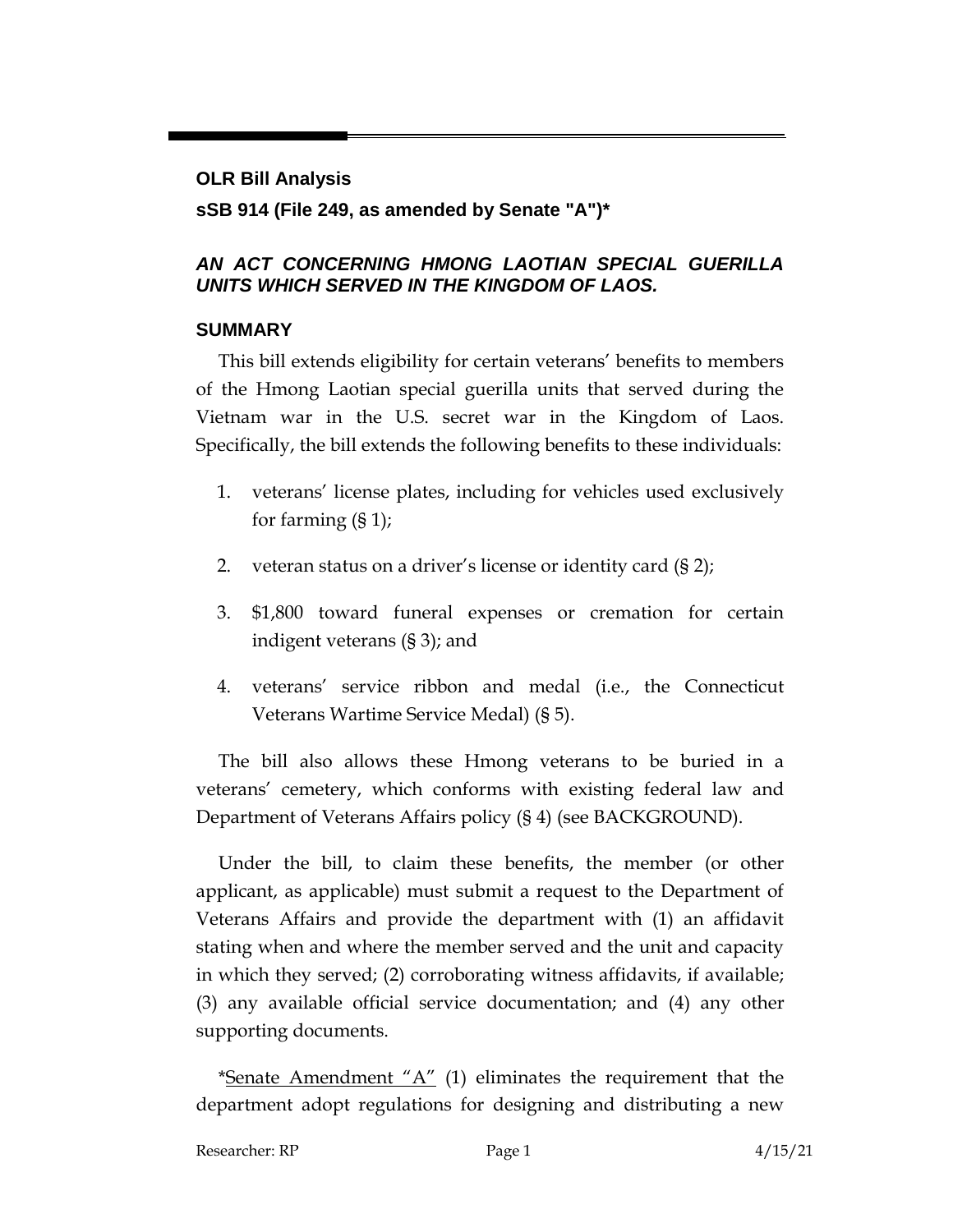ribbon and medal and instead requires the ribbon and medal to be the same as the one provided under existing law to qualifying veterans with wartime service and (2) makes a conforming change.

EFFECTIVE DATE: October 1, 2021

#### **VETERANS' LICENSE PLATES**

The law allows qualifying veterans, armed forces members, or their surviving spouses to request a special registration certificate and veterans' license plates for any motor vehicle they own or have leased for at least one year, including any motor vehicle they use exclusively for farming if they engage in agricultural production as a trade or profession (CGS § 14-20b). The bill, additionally, allows Hmong Laotian special guerilla unit members or their surviving spouses to request the special registration and plates by (1) submitting a request to the Department of Veterans Affairs to be listed as a veteran based on such service for purposes of this benefit and (2) providing the required documentation described above.

The department must, within 30 days of receiving the request, verify whether the person was a Hmong Laotian special guerilla unit member and, if so, notify the Department of Motor Vehicles (DMV) commissioner of the request and verification.

As under current law, the DMV commissioner must charge a fee that covers the cost of making the plates, in addition to the motor vehicle registration fee.

#### **VETERAN STATUS ON DRIVER'S LICENSE OR IDENTITY CARD**

Existing law requires the DMV commissioner to include a person's status as a veteran on his or her driver's license or identity card. Qualifying veterans must submit a request to the Department of Veterans Affairs, which must verify the veteran's status to the DMV commissioner.

The bill allows Hmong Laotian special guerilla unit members to also request this status on their licenses or identity cards by submitting a request to the Department of Veterans Affairs and providing the

Researcher: RP Page 2 4/15/21